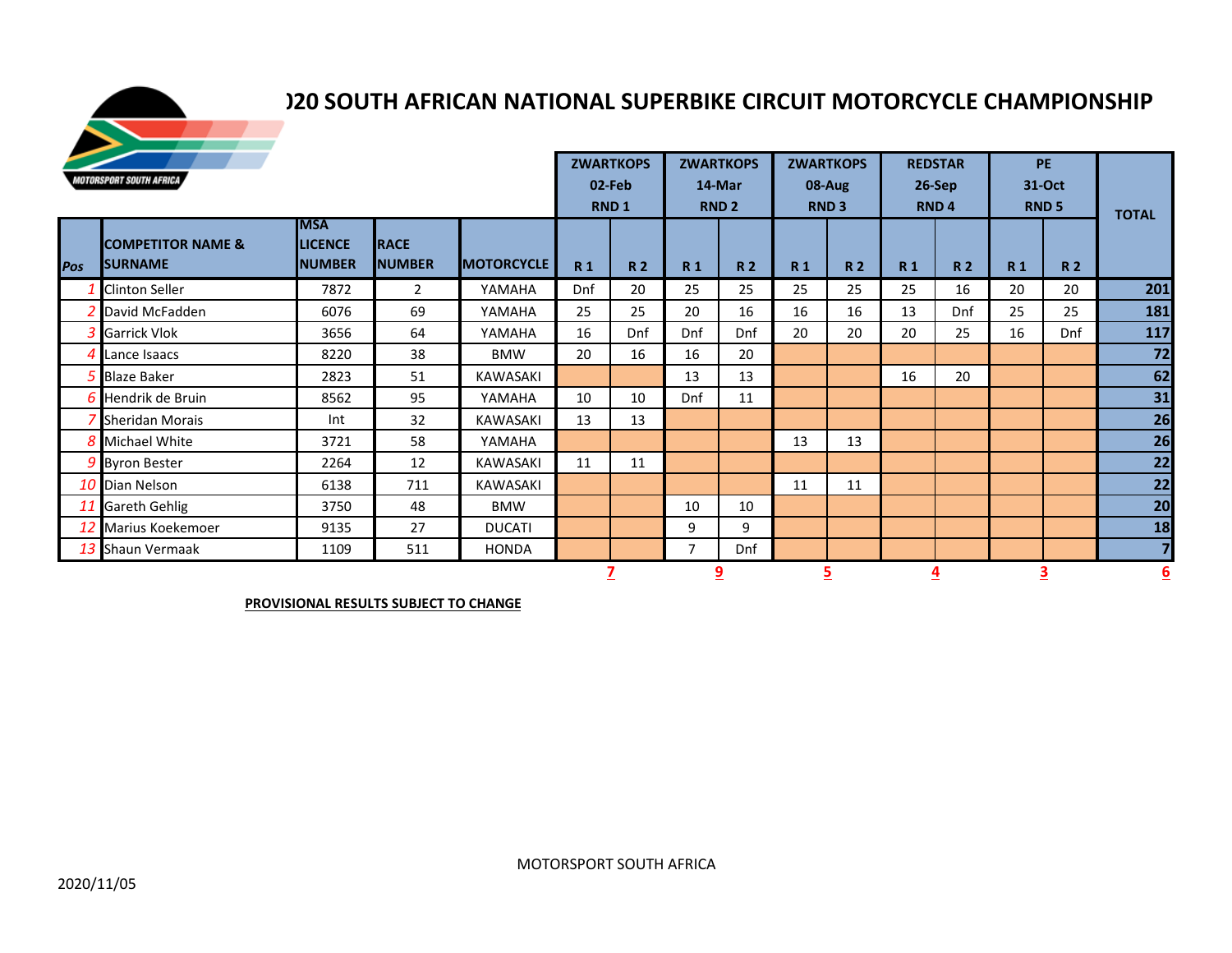

## **2020 SOUTH AFRICAN NATIONAL SUPERSPORT 600 CIRCUIT MOTORCYCLE**

## **CHAMPIONSHIP**

| <b>MOTORSPORT SOUTH AFRICA</b> |                                                  |                                                  |                               |                   |                | <b>ZWARTKOPS</b><br>02-Feb<br><b>RND1</b> |                | <b>ZWARTKOPS</b><br>14-Mar<br>RND <sub>2</sub> |                | <b>ZWARTKOPS</b><br>08-Aug<br><b>RND3</b> |                | <b>REDSTAR</b><br>$26-Sep$<br><b>RND4</b> |                | <b>PE</b><br>24-Oct<br><b>RND 5</b> |              |
|--------------------------------|--------------------------------------------------|--------------------------------------------------|-------------------------------|-------------------|----------------|-------------------------------------------|----------------|------------------------------------------------|----------------|-------------------------------------------|----------------|-------------------------------------------|----------------|-------------------------------------|--------------|
| <b>Pos</b>                     | <b>ICOMPETITOR NAME &amp;</b><br><b>ISURNAME</b> | <b>IMSA</b><br><b>ILICENCE</b><br><b>INUMBER</b> | <b>IRACE</b><br><b>NUMBER</b> | <b>MOTORCYCLE</b> | R <sub>1</sub> | <b>R2</b>                                 | R <sub>1</sub> | <b>R2</b>                                      | R <sub>1</sub> | <b>R2</b>                                 | R <sub>1</sub> | <b>R2</b>                                 | R <sub>1</sub> | <b>R2</b>                           | <b>TOTAL</b> |
|                                | Ricardo Otto                                     | 3852                                             | 74                            | YAMAHA            | 20             | 16                                        | 25             | 25                                             | 20             | 20                                        | 20             | 20                                        | 25             | 20                                  | 211          |
|                                | Dino lozzo                                       | 2594                                             | 13                            | YAMAHA            | 25             | 25                                        |                |                                                |                |                                           | 25             | 25                                        | 20             | 25                                  | 145          |
|                                | 3 Jared Schultz                                  | 3359                                             | 11                            | YAMAHA            | 16             | 20                                        |                |                                                | 25             | 25                                        |                |                                           |                |                                     | 86           |
|                                | 4 Brett Roberts                                  | 3862                                             | 202                           | YAMAHA            | Dnf            | 13                                        | <b>Dns</b>     | 16                                             |                |                                           | Dnf            | 16                                        |                |                                     | 45           |
|                                | Taric van der Merwe                              | 5992                                             | 32                            | YAMAHA            |                |                                           | Dnf            | 20                                             |                |                                           |                |                                           |                |                                     | 20           |
|                                |                                                  |                                                  |                               |                   |                |                                           |                |                                                |                |                                           |                |                                           |                |                                     | <u>3</u>     |

**PROVISIONAL RESULTS SUBJECT TO CHANGE**